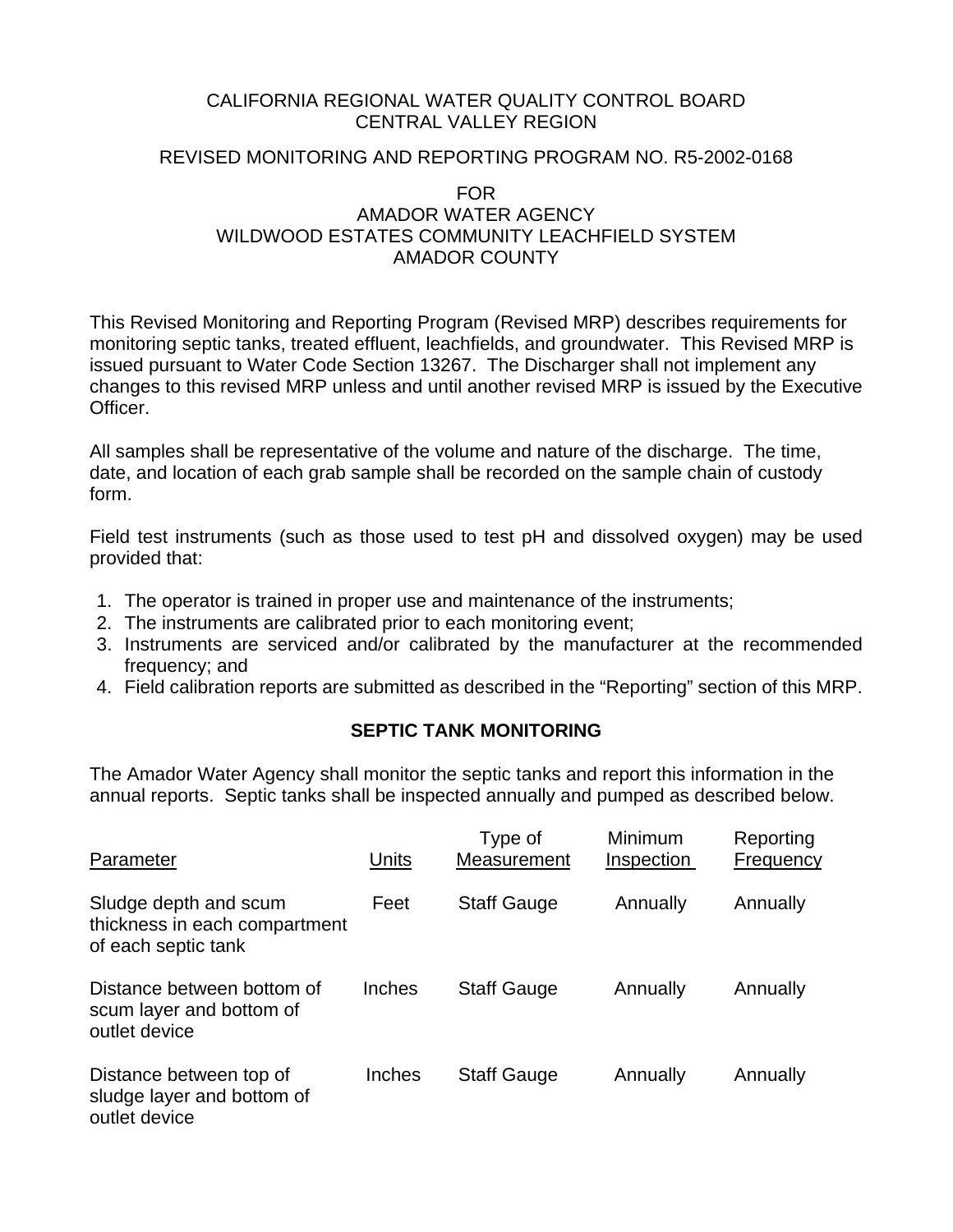Septic tanks shall be pumped when any one of the following conditions exist or may occur before the next inspection:

- a. The combined thickness of sludge and scum exceeds one-third of the tank depth of the first compartment; or,
- b. The scum layer is within three inches of the outlet device; or,
- c. The sludge layer is within eight inches of the outlet device.

The Discharger shall retain records of each inspection, by street address, noting the date, measured readings and calculations, and calculated projection of whether the limits of Discharge Specification B.8 will be exceeded before the next reading. The Discharger shall also record when cleaning is required, the date of notice to the homeowner, the condition of the tank, and the date that cleaning or repair occurred and by whom. Copies of the Liquid Waste Hauler manifests shall be retained for review as with any other record concerning documentation of compliance with the Order.

## **EFFLUENT MONITORING**

The Amador Water Agency shall conduct effluent monitoring of the wastewater entering the leachfield. Wastewater samples shall be collected from the leachfield dosage siphon. Grab samples are considered adequately composited to represent the wastewater. Effluent monitoring shall include, at a minimum, the following:

| Constituents                   | Units   | Type of<br>Sample | Sampling<br>Frequency | Reporting<br>Frequency |
|--------------------------------|---------|-------------------|-----------------------|------------------------|
| <b>Flow</b>                    | gallons | Metered           | Monthly               | Monthly                |
| pH                             | Std.    | Grab              | Quarterly             | Quarterly <sup>3</sup> |
| <b>Total Dissolved Solids</b>  | mg/L    | Grab              | Quarterly             | Quarterly <sup>3</sup> |
| Nitrates as Nitrogen           | mg/L    | Grab              | Quarterly             | Quarterly <sup>3</sup> |
| <b>Total Kjeldahl Nitrogen</b> | mg/L    | Grab              | Quarterly             | Quarterly <sup>3</sup> |
| BOD <sub>5</sub>               | mg/L    | Grab              | Quarterly             | Quarterly <sup>3</sup> |
| Standard Minerals <sup>2</sup> | mg/L    | Grab              | Annually              | Annually               |

<sup>1.</sup> BOD<sub>5</sub> denotes five-day, 20° Celsius Biochemical Oxygen Demand.<br><sup>2.</sup> Standard Minerals shall include, at a minimum, the following elements and compounds: Barium, Boron, Calcium, Iron, Magnesium, Manganese, Sodium, Potassium, Chloride, Sulfate, Total Alkalinity (including alkalinity series), and Hardness.

<sup>3.</sup> Quarterly results shall be reported in the Monthly Monitoring Report for the month during which sampling occurs.

## **LEACHFIELD MONITORING**

The Amador Water Agency shall conduct a visual inspection of the leachfield on a weekly basis and the results shall be included in the monthly monitoring report. Evidence of surfacing wastewater, erosion, field saturation, runoff, or the presence of nuisance conditions shall be noted in the report. If surfacing water is found, then a sample shall be collected and tested for pH, total coliform organisms, and total dissolved solids. In addition to the visual inspections, monitoring of the leachfields shall include the following: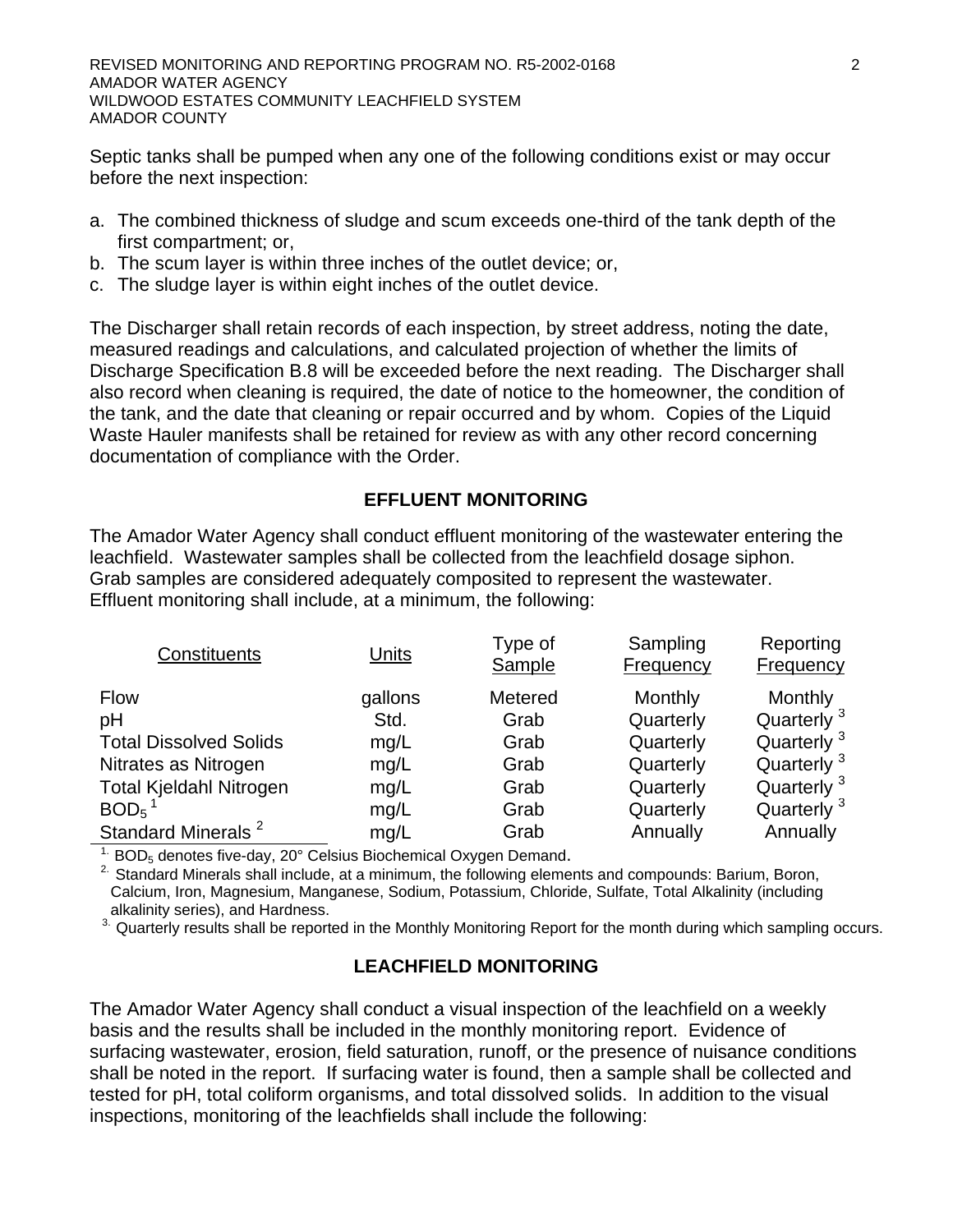|                                   |               | Type of     | Sampling                 | Reporting                |
|-----------------------------------|---------------|-------------|--------------------------|--------------------------|
| Constituent                       | Units         | Sample      | Frequency                | <b>Frequency</b>         |
| Application Rate <sup>1</sup>     | gal/acre•day  | Calculated  | Monthly                  | Monthly                  |
| Leachline Riser<br>Inspection $2$ | <b>Inches</b> | Measurement | Semi-annual <sup>3</sup> | Semi-annual <sup>4</sup> |

 $1$ . The application rate for each leachfield.

<sup>2.</sup> The Amador Water Agency shall measure the depth of any ponded wastewater in each inspection riser. The Discharger shall provide the depth of each disposal trench and the corresponding depth of soil remaining between the ponded wastewater and the surface.

3. Semi-annual monitoring shall be conducted during the months of March and October.

 $4.$  Semi-annual reporting shall be included with the monthly report for which the data was collected.

#### **GROUNDWATER MONITORING**

Groundwater samples shall be collected from each groundwater monitoring well in accordance with an approved groundwater sampling plan. Prior to sampling, depth to groundwater shall be measured to the nearest 0.01 feet. Water table elevations shall be calculated and used to determine groundwater gradient and flow direction. Samples shall be collected and analyzed using EPA methods or other methods approved by the Central Valley Water Board. Groundwater monitoring shall include, at a minimum, the following:

|                                       |            | Type of     | Sampling and               |
|---------------------------------------|------------|-------------|----------------------------|
| Constituent                           | Units      | Sample      | <b>Reporting Frequency</b> |
| Groundwater Elevation <sup>1</sup>    | 0.01 Feet  | Measurement | Semi-annually <sup>4</sup> |
| Depth to Groundwater                  | 0.01 Feet  | Calculated  | Semi-annually <sup>4</sup> |
| Gradient                              | Feet/Feet  | Calculated  | Semi-annually <sup>4</sup> |
| pH                                    | S.U.       | Grab        | Semi-annually <sup>4</sup> |
| <b>Total Dissolved Solids</b>         | mg/L       | Grab        | Semi-annually <sup>4</sup> |
| Nitrates as Nitrogen                  | mq/L       | Grab        | Semi-annually <sup>4</sup> |
| Total Coliform Organisms <sup>2</sup> | MPN/100 ml | Grab        | Semi-annually <sup>4</sup> |
| Standard Minerals <sup>3</sup>        | mg/L       | Grab        | Annually <sup>5</sup>      |

 $1.$  Groundwater elevation shall be based on depth-to-water using a surveyed measuring point elevation on the well and a surveyed reference elevation.

<sup>2.</sup> Using a minimum of 15 tubes or three dilutions.

<sup>3.</sup> Standard Minerals shall include, at a minimum, the following elements and compounds: Barium, Boron, Calcium, Chloride, Iron, Manganese, Magnesium, Potassium, Sodium, Sulfate, Total Alkalinity (including alkalinity series), and Hardness.

4. Semi-annual groundwater monitoring shall occur in the first and the third quarter of each calendar year.

<sup>5.</sup> Annual groundwater monitoring shall occur in the first quarter of each calendar year.

#### **REPORTING**

In reporting monitoring data, the Discharger shall arrange the data in tabular form so that the date, sample type (e.g., effluent, pond, etc.), and reported analytical result for each sample are readily discernible. The data shall be summarized in such a manner to clearly illustrate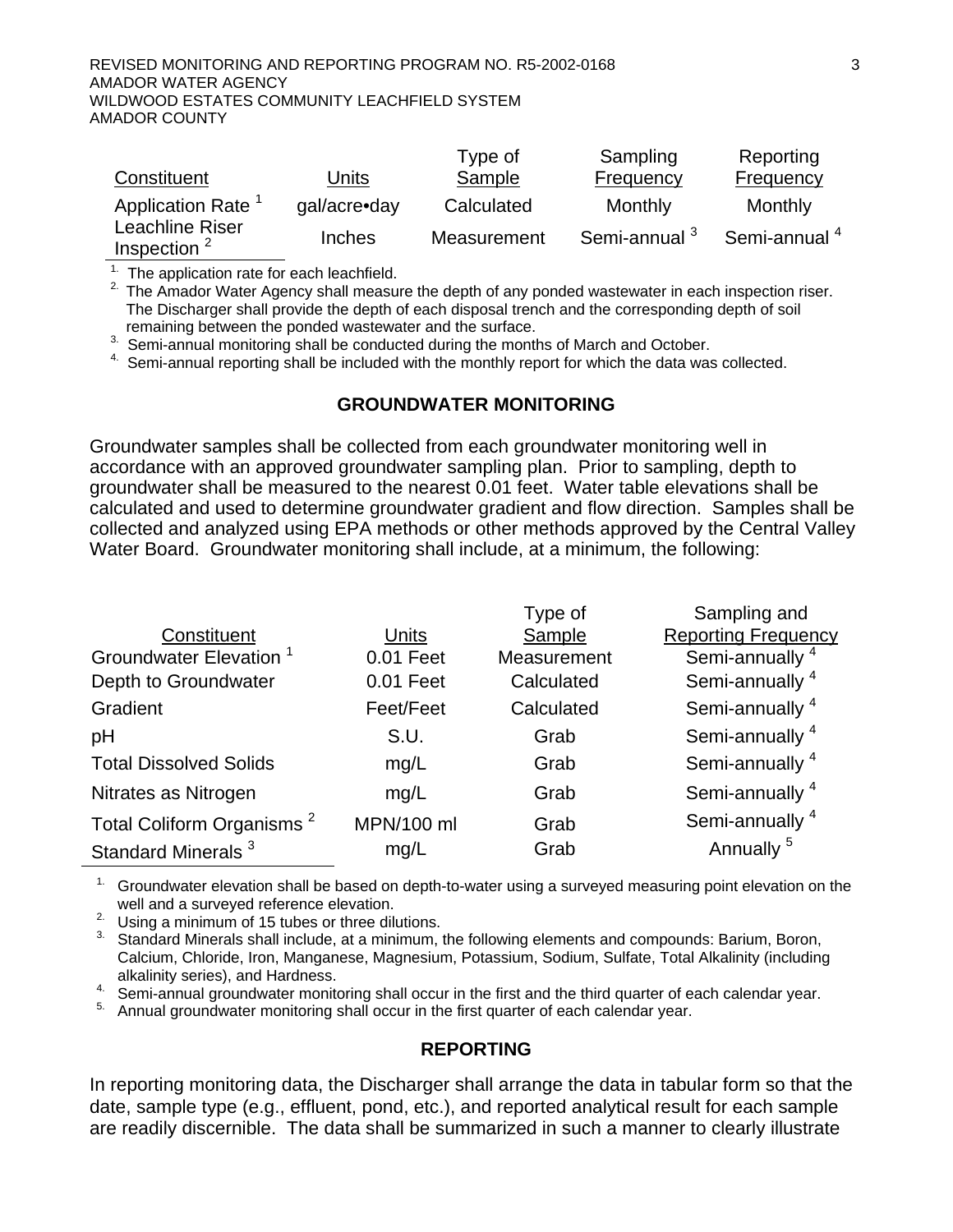compliance with waste discharge requirements and spatial or temporal trends, as applicable. The results of any monitoring done more frequently than required at the locations specified in the Monitoring and Reporting Program shall be reported in the next scheduled monitoring report.

# **A. Monthly Monitoring Reports**

Monthly reports shall be submitted to the Regional Board on the **1st day of the second month following sampling** (i.e. the January Report is due by 1 March). At a minimum, the reports shall include:

- 1. Results of effluent and leachfield monitoring;
- 2. A comparison of monitoring data to the discharge specifications and an explanation of any violation of those requirements. Data shall be presented in tabular format;
- 3. If requested by staff, copies of laboratory analytical report(s); and
- 4. A calibration log verifying calibration of all hand held monitoring instruments and devices used to comply with the prescribed monitoring program.

## **B. Semi-Annual Monitoring Reports**

The semi-annual monitoring reports shall be submitted to the Central Valley Water Board by the **1st day of May and October** each year.

As required by the California Business and Professions Code Sections 6735, 7835, and 7835.1, all Groundwater Monitoring Reports shall be prepared under the direct supervision of a Registered Engineer or Geologist and signed by the registered professional.

The semi-annual reports shall include the following:

- 1. Results of groundwater monitoring;
- 2. A narrative description of all preparatory, monitoring, sampling, and analytical testing activities for the groundwater monitoring. The narrative shall be sufficiently detailed to verify compliance with the WDRs, this Revised MRP, and the Standard Provisions and Reporting Requirements. The narrative shall be supported by field logs for each well documenting depth to groundwater and method of sampling;
- 3. Calculation of groundwater elevations, an assessment of groundwater flow direction and gradient on the date of measurement, comparison of previous flow direction and gradient data, and discussion of seasonal trends if any;
- 4. A narrative discussion of the analytical results for all groundwater locations monitored including spatial and temporal tends, with reference to summary data tables, graphs, and appended analytical reports (as applicable);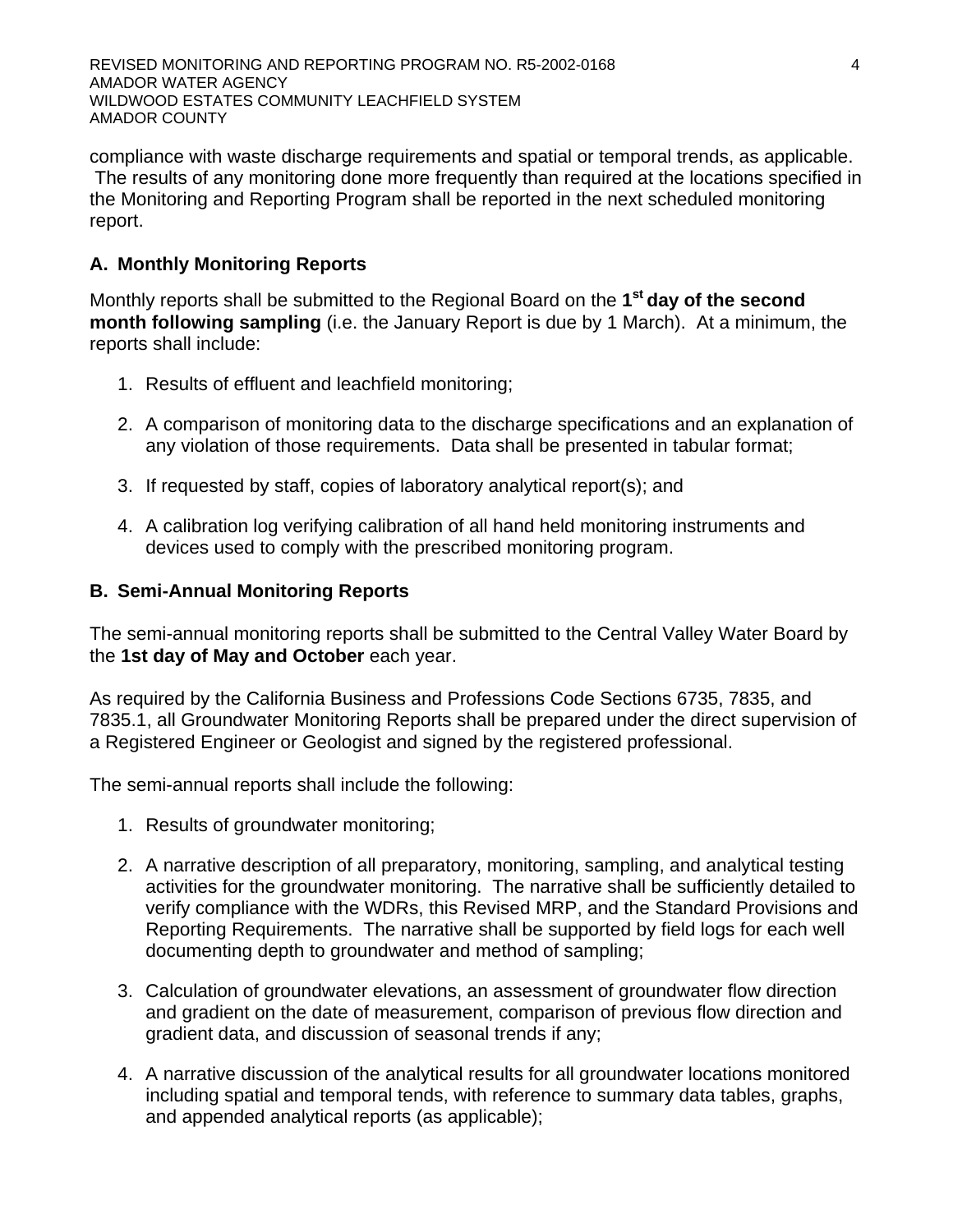- 5. A comparison of the monitoring data to the groundwater limitations and an explanation of any violation of those requirements;
- 6. Summary data tables of historical and current water table elevations and analytical results;
- 7. A scaled map showing relevant structures and features of the facility, the locations of monitoring wells and any other sampling stations, and groundwater elevation contours referenced to mean sea level datum; and
- 8. Copies of laboratory analytical report(s) for groundwater monitoring.

## **C. Annual Report**

An Annual Report shall be submitted to the Central Valley Water Board by **1 February** each year. The Annual Report shall include the following:

- 1. The results from annual monitoring of the septic tanks, effluent, and groundwater;
- 2. Tabular and graphical summaries of all data collected during the year;
- 3. A digital database (Microsoft Excel) containing historic groundwater data;
- 4. An evaluation of the groundwater quality beneath the leachfield area;
- 5. A description of any activity to control vegetation in the leachfield area;
- 6. The results of the inspection, and if necessary, the maintenance activities performed on the stormwater diversion ditch;
- 7. Annual summary of the septic tank inspections for the year, including the number of tanks on which notifications for cleaning were issued, and from compilation of Liquid Waste Hauler Manifests, the volumes of sludge removed from the septic tanks and ultimate sludge disposal site(s);
- 8. A statement of when the O&M Manual was last reviewed for adequacy, and a description of any changes made during the year;
- 9. A description of the annual evaluation of effluent distribution and adjustments made, if any;
- 10. A summary of maintenance and repairs activities which were performed on the effluent collection system;
- 11. A statement regarding whether the dose counter was calibrated during the year;
- 12. A copy of the certification for each operator; and
- 13. A discussion of any compliance and the corrective actions taken, as well as any